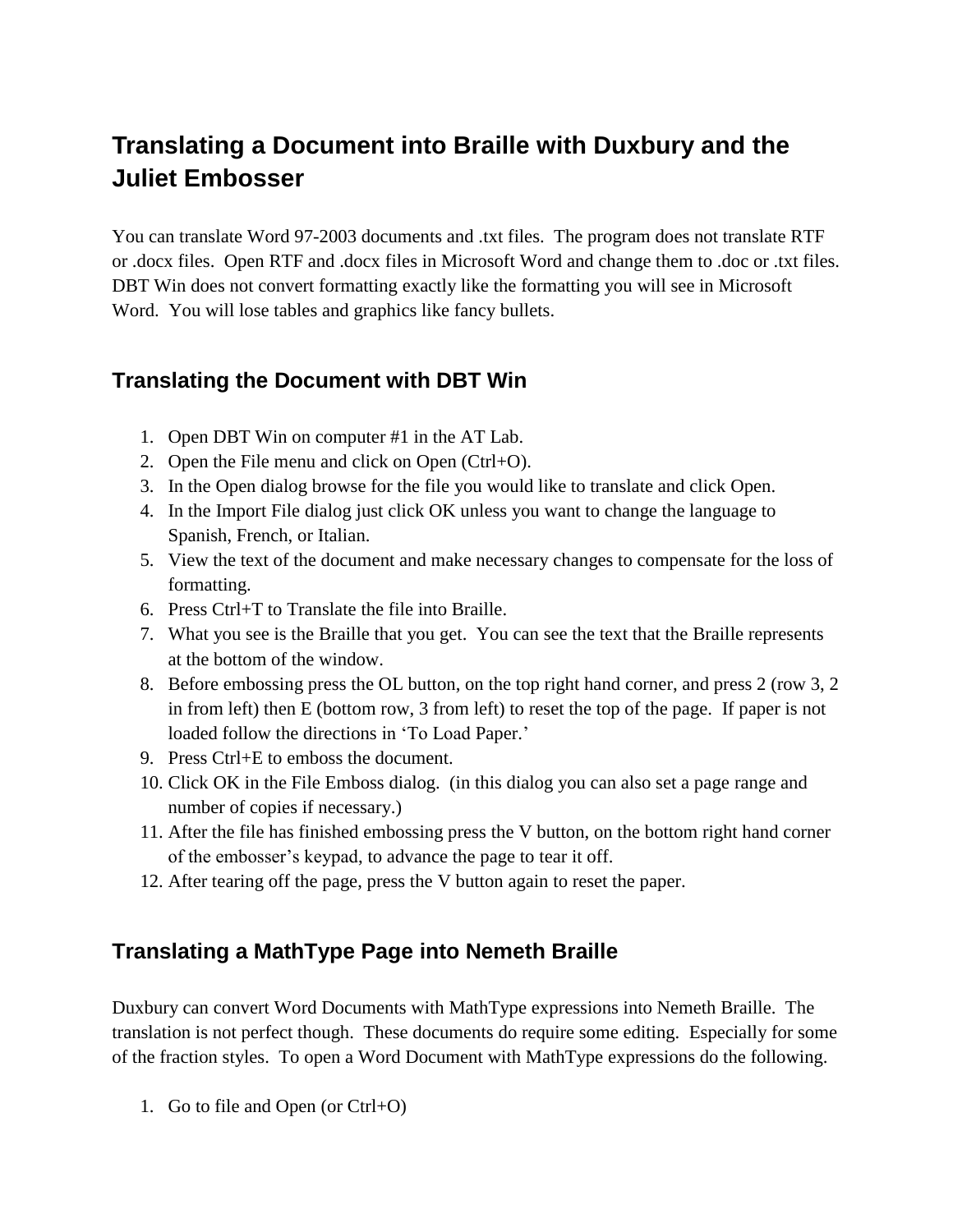- 2. Use the Open dialog box to find the file. (Must be a .doc file)
- 3. Select "English (American) XML [Daisy-NISO-NIMAS]" in the Import dialog box and click OK
- 4. You can translate the Text into Braille by pressing Ctrl+T

Note: The math symbols and superscript will not appear in the text document that shows in Duxbury. The Nemeth code for the symbols will be displayed in the Braille document when you translate the document.

## **Changing from Grade 2 Braille**

By default DBT Win will translate a document into Grade 2 Braille. If you change to Grade 1 or 0 from Grade 2 you will be using a significantly greater amount of paper which will also take more time to emboss.

In DBT Win Grade 0 is what most conventions call Grade 1. Likewise Grade 1 with 2 and 2 with 3.

- 1. Open the Layout menu.
- 2. Select Translation Codes
- 3. Then, in the submenu, select which grade of Braille you would like to use for translation.

### **Setting Interpoint to Single Side Embossing**

To disable interpoint embossing in Duxbury

- 1. Go to the Global menu and select Embosser Setup.
- 2. Uncheck the Emboss in Interpoint checkbox and select OK.

To set the Juliet to emboss on one side:

- 1. Press OL to take the Juliet offline.
- 2. Enter 0.1E to enter Menu 1.
- 3. Enter 33.1E or 33.2E to set it to emboss on one side or the other.
- 4. Enter 1.1E to reset the embosser and load the new settings.

Note:  $33.0=$  interpoint on,  $33.1 =$  single-sided {bank 1 only},  $33.2 =$  single-sided {bank 2 only})

Please be sure to reset the Juliet to Interpoint when finished.

### **Using the Juliet Braille embosser**